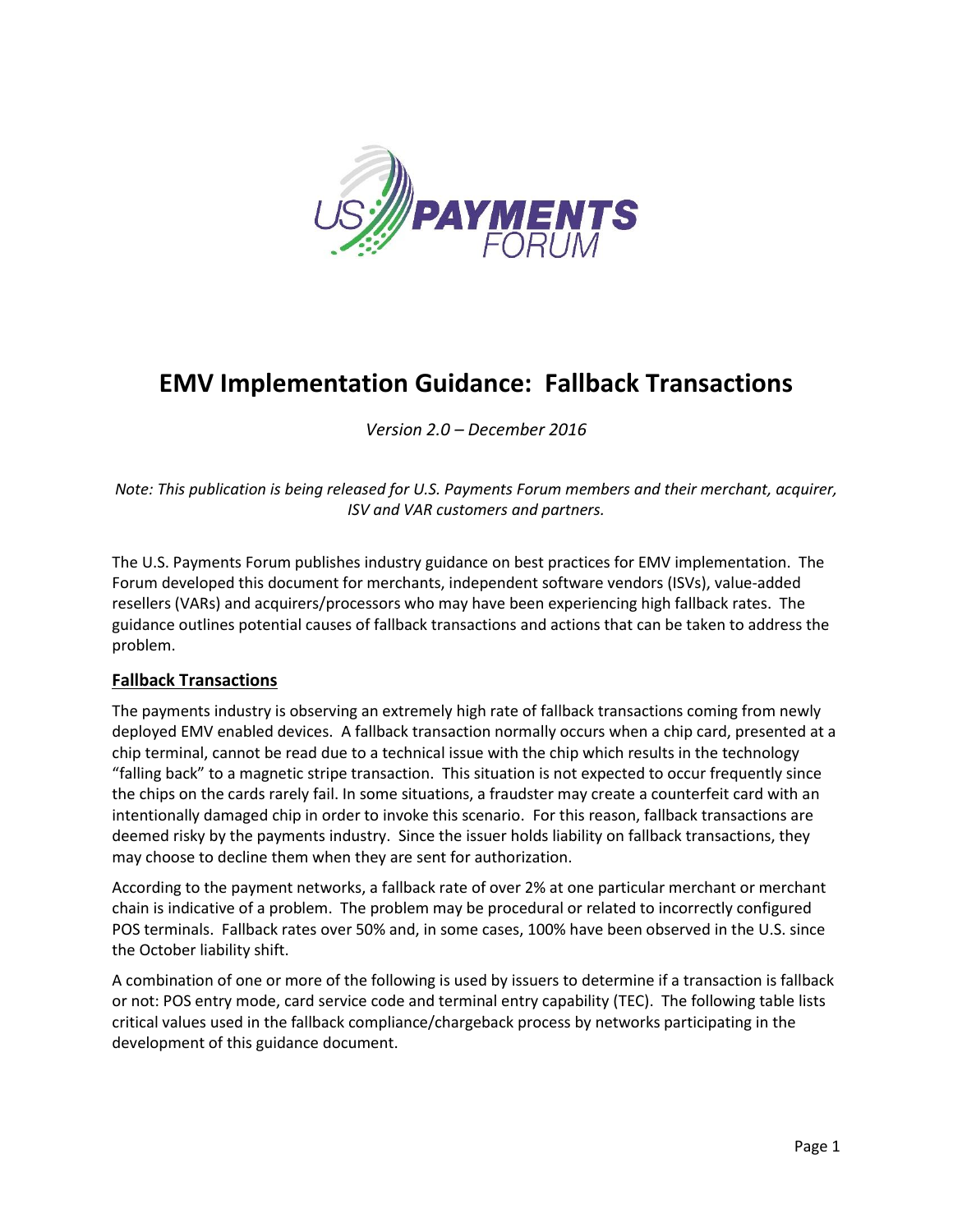| Critical Values in the Fallback Compliance/Chargeback Process <sup>1</sup> |                                                                            |
|----------------------------------------------------------------------------|----------------------------------------------------------------------------|
| Accel                                                                      | Terminal Entry Capability (TEC); POS Entry Mode; Service Code              |
| <b>AFFN</b>                                                                | POS Entry Mode; Service Code; Card Data Input Capabilities                 |
| <b>American Express</b>                                                    | POS Data Code; card service code                                           |
| China UnionPay                                                             | POS Entry Mode; Terminal Entry Capability; Chip Condition Code             |
| CU24                                                                       | POS Entry Mode; Service Code                                               |
| <b>Discover</b>                                                            | Terminal Entry Capability (TEC); POS Entry Mode; Card Service Code         |
| <b>MasterCard</b>                                                          | Terminal Capability; POS Entry Mode; Service Code; Data Element 55 data    |
|                                                                            | components                                                                 |
| <b>NYCE</b>                                                                | POS Entry Mode; Service Code; Card Data Input Capabilities                 |
| <b>PULSE</b>                                                               | POS Entry Mode (to identify fallback transactions); Terminal Capability    |
|                                                                            | Indicator (to indicate the terminal as being chip-capable for PULSE        |
|                                                                            | transactions); Service Code                                                |
| SHAZAM                                                                     | Terminal Capability; Input Capability; POS Entry Mode; Service Code        |
| <b>STAR</b>                                                                | POS Entry Mode; POS Condition Code                                         |
| Visa                                                                       | TEC; POS Entry Mode; Chip Service Code; chip data in Data Element 55/Field |
|                                                                            | 55                                                                         |

# **Problem: Incorrectly Configured Terminals**

A terminal may be incorrectly configured where the terminal is chip hardware capable, but the EMV software and middleware are not yet chip enabled or certified. Specifically, the fallback data indicators in a transaction are being set to values which indicate the terminal is chip enabled.<sup>2</sup> This is very often occurring prior to the required industry test and certification processes being completed successfully. Several variants of this problem are manifesting:

- 1. The terminal entry capability is being set to chip when software or middleware does not support EMV. $3$  In addition, the POS entry mode may be erroneously indicating fallback.
- 2. AIDs specific to certain brands or networks are not supported yet on the terminal, or are simply not installed. In this instance the merchant is simply not chip enabled for that network or brand.
- 3. A phased debit approach is being used where the merchant launches their terminal for EMV credit while still utilizing magnetic stripe for debit. In this instance the merchant has made a business decision to override EMV on debit. However, this choice does not result in fallback if the merchant follows required network guidelines.

In addition, other factors may be causing fallback, such as the following;

 $1$  The table includes terminology specific to each network.

<sup>&</sup>lt;sup>2</sup> Refer to payment network specifications for additional details on specific values.

<sup>&</sup>lt;sup>3</sup> Note: The terminal entry capability (TEC) value should represent the highest level of capability actively supported by the terminal for each transaction. A terminal's capability must take into account both hardware and software, and should only ever indicate a terminal's true ability to process a payment transaction (i.e., read and transmit full chip data). Acquirers that are beginning to deploy hardware for chip terminals should continue to use the TEC value and/or POS entry mode that indicates magnetic stripe, until the terminal application is enabled to accept chip technology. Once the application is enabled, the TEC should be updated to a value which indicates chip enabled.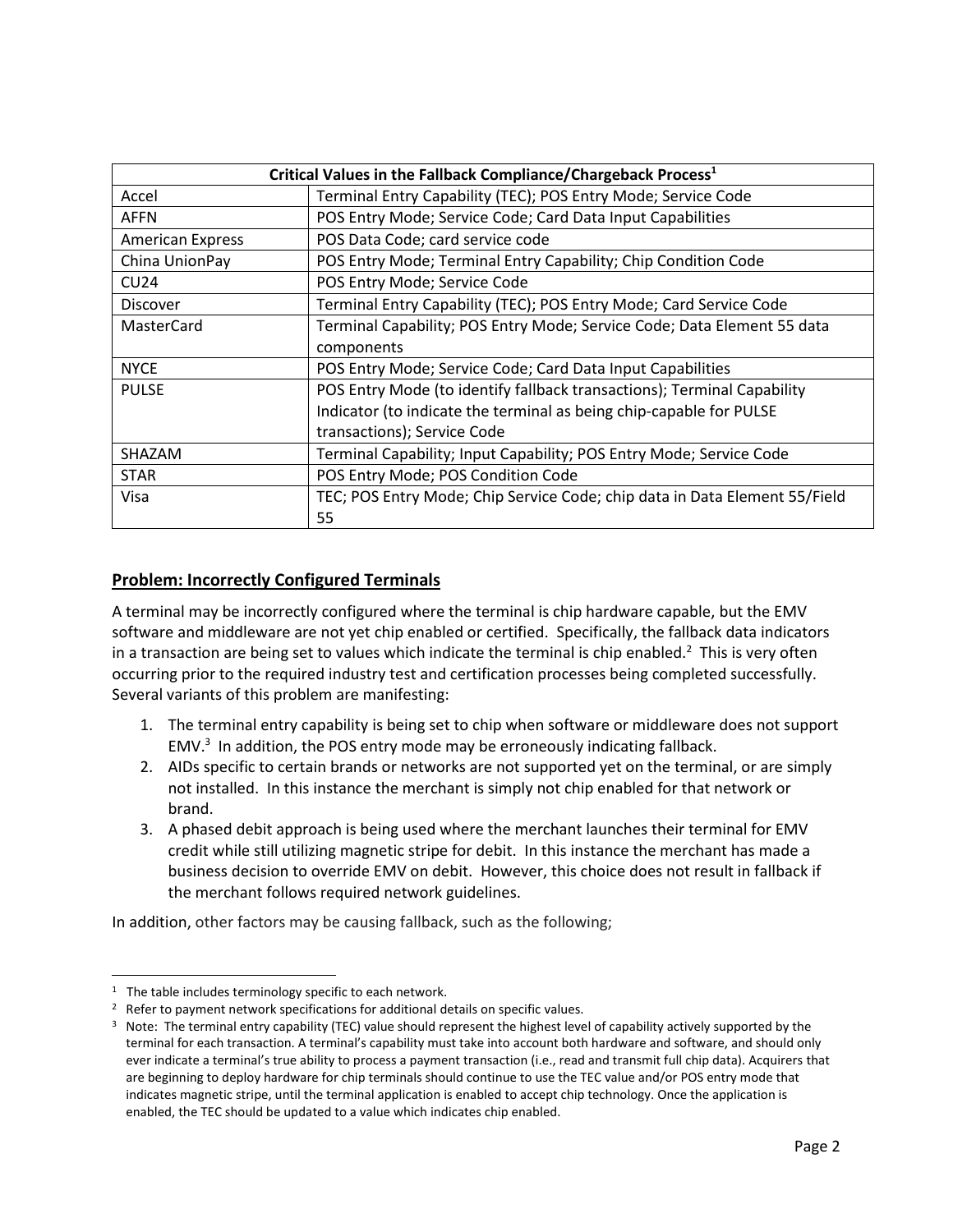- 1. Employees and customers are finding a workaround process to trigger a magnetic stripe transaction while using chip cards at EMV-enabled terminals.
- 2. Host software is incorrectly setting the TEC and/or POS entry mode.

### *Remedy*

To proactively address fallback, acquirers and merchants should consider implementing a monitoring mechanism, identifying merchant locations, terminals or sales associates with high fallback rates. Fallback reporting mechanisms provided by the payment networks and acquiring processors may not be robust enough to identify specific devices in the acceptance environment.

If a terminal exhibits fallback rates of 100%, it is most likely that the terminal is not fully set up to support EMV. Either complete the set-up, or ensure the identifiers within the messages are set to indicate the terminal is magnetic stripe capable only. In some cases, simple hardware upgrades have improperly enabled the chip capability flagging. Note that the identifiers contained within the messages may be improperly set at any processing point between the terminal and the payment network.

Where a phased deployment is underway (by payment network or by debit/credit), on a temporary basis, the terminal/middleware must dynamically alter the identifiers back to magnetic stripe whenever overriding the chip service code. Failure to do so will result in the transaction being incorrectly flagged as fallback. Ensure the identifiers are being set properly for each condition.

When fallback is being experienced:

- Ensure all supported AIDs have been loaded into the device. Some payment networks are associated with more than one AID.
- Provide training to staff on proper EMV processing.
- Review device error logs for intermittent errors.

As defined by EMVCo and the payment networks, fallback should only occur when the terminal cannot read the card's chip due to technical issues with the chip. Please refer to payment network specifications for specific requirements and for information on how to process other exception scenarios. If a merchant is using a phased approach to EMV deployment and the merchant chooses to override the chip service code on the card, then (pursuant to EMVCo specifications and/or payment network rules) the terminal must reflect the terminal entry capability as magnetic stripe only. Failure to do so will result in the transaction being incorrectly flagged as fallback.

#### *Impact and Consequences*

There are two widely held beliefs that potentially led to this incorrect implementation:

- 1. Some merchants/ISOs may have thought that chip hardware is all that is required to protect merchants against liability shift.
- 2. Merchants, terminal vendors and acquirers may have understood that the TEC/POS Entry Mode reflects the highest level supported by the hardware, when in fact it must reflect the state of the software enabled for each payment network as well.

Significant and severe consequences for both issuers and merchants, as discussed below, may result, since these incorrectly configured terminals result in extremely high levels of fallback and the incorrect indication that a chip transaction was attempted. This causes a number of issues.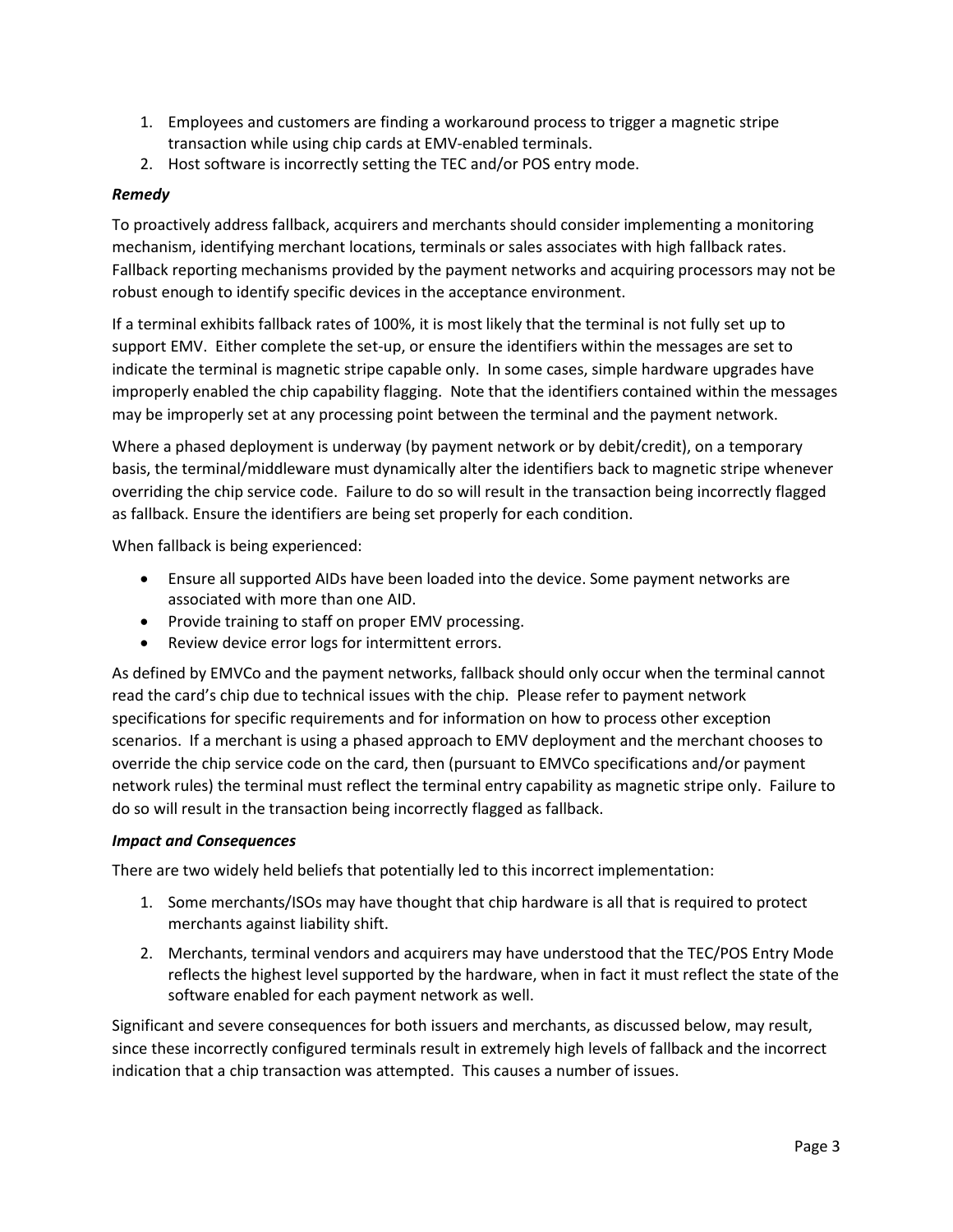- 1. High fallback rates may result in compliance action by networks. Consult each payment network to understand fully.
- 2. Fallback is a high risk transaction often resulting in a decline by the issuer.
- 3. Fallback is a negative experience for the merchant, cardholder and issuer.

Traditionally during the chip migration period, the vast majority of fallback transactions are attributable to early education/user error issues and technical terminal issues during initial deployment. However, as a result of the large scale problems described in this document, some issuers and merchants are seeing fallback rates as high as 100% at some locations. Globally, fallback rates are under 1% and payment networks are advising strong remedial action for U.S. acquirers with initial rates above a typical market migration rate of 7-10%. As U.S. merchants and acquirers are in various stages of chip migration there may be fluctuations in the number of transactions that appear to be fallback. Previous migrations to chip in other regions have shown that there will be a period of adjustment where the number of fallback transactions will fluctuate.

# **Problem: Manual Key Entry instead of Following EMV Standard Technical Fallback**

There are rare situations where fallback is the only option. However, there is an associated issue that relates to training.

Payment networks have seen merchants going straight to manual key entry when a chip read fails. Given the extremely low probability that both the chip and the magnetic stripe are faulty at the same time, EMV hierarchies of risk management should be followed, with the transaction attempting the next lowest risk transaction. When a chip read fails, the next lowest risk transaction would be a transaction using a magnetic stripe swipe. Fallback to magnetic stripe is more secure than manual key entry and provides more information to the issuer to evaluate the transaction for authorization.

During the migration to chip, merchant staff training regarding following terminal prompts may help to decrease high levels of key-entered transactions. To minimize key-entered transactions, acquirers and merchants should consider implementing a monitoring mechanism similar to the one used for magnetic stripe fallback transactions, identifying merchant locations, terminals or sales associates with excessive rates.

# **Legal Notice**

Merchants, acquirers, processors and others implementing EMV chip technology in the U.S. should consult with their respective payment networks and technical, legal and professional advisors regarding fallback transactions.

While great effort has been made to ensure that the information in this document is accurate and current, this information is provided for informational purposes only, does not constitute legal, technical, implementation or other advice, and should not be relied on for any purpose, whether statutory, regulatory, contractual or otherwise. Always seek the advice of competent advisors prior to making implementation decisions. All warranties of any kind are disclaimed, whether express or implied, including but not limited to warranties relating to or arising in connection with the use of or reliance on the information set forth herein and any implied warranties of merchantability or fitness for a particular purpose. Any person that uses or otherwise relies in any manner on the information set forth herein does so at his, her or its sole cost, expense and risk.